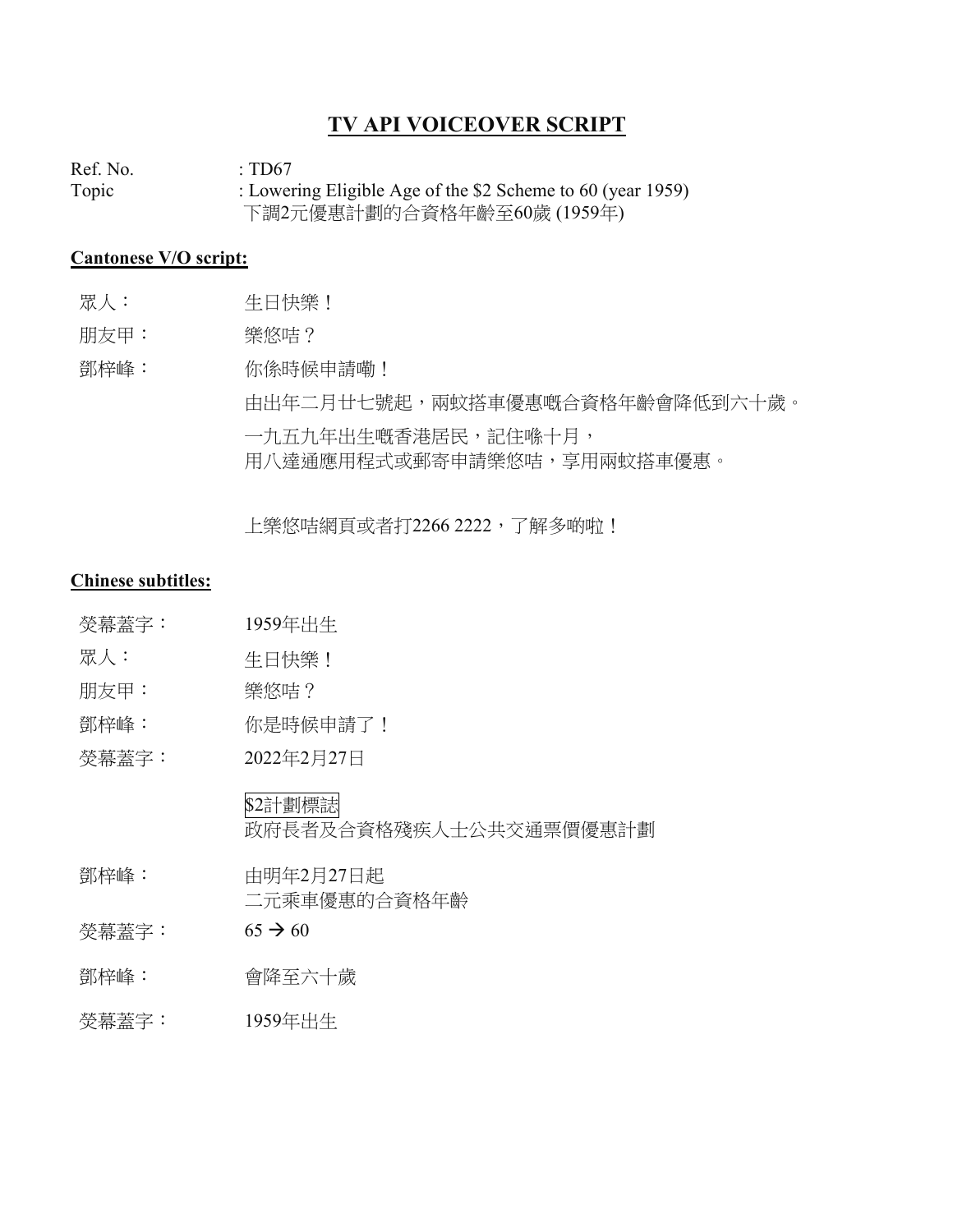| 鄧梓峰:  | 1959年出生的香港居民                                                                                    |
|-------|-------------------------------------------------------------------------------------------------|
| 熒幕蓋字: | 2021年10月1日至31日<br>申請樂悠咭                                                                         |
| 鄧梓峰:  | 記得在10月                                                                                          |
| 熒幕蓋字: | 八達通應用程式                                                                                         |
| 鄧梓峰:  | 以八達通應用程式或郵寄申請樂悠咭<br>享用二元乘車優惠                                                                    |
| 熒幕蓋字: | 登6輕鬆申請 \$2 搭車至醒<br>樂悠咭<br>網址:www.octopus.com.hk/joyyou<br>香詢熱線:2266 2222<br>香港特別行政區區徽<br>勞工及福利局 |
| 鄧梓峰:  | 瀏覽樂悠咭網頁<br>或致電2266 2222,了解更多吧!                                                                  |

## **English V/O script and subtitles:**

| Super:        | Born in 1959                                                                                                                       |
|---------------|------------------------------------------------------------------------------------------------------------------------------------|
| Everyone:     | Happy birthday!                                                                                                                    |
| Friend A:     | JoyYou Card?                                                                                                                       |
| Patrick Dunn: | It's time for you to get one!                                                                                                      |
| Super:        | February 27, 2022                                                                                                                  |
|               | Logo of \$2 Scheme<br>Government Public Transport Fare Concession Scheme<br>for the Elderly and Eligible Persons with Disabilities |
| Patrick Dunn: | From February 27 next year<br>the eligible age of the \$2 Scheme                                                                   |
| Super:        | $65 \rightarrow 60$                                                                                                                |
| Patrick Dunn: | will be lowered to 60                                                                                                              |
| Super:        | Born in 1959                                                                                                                       |